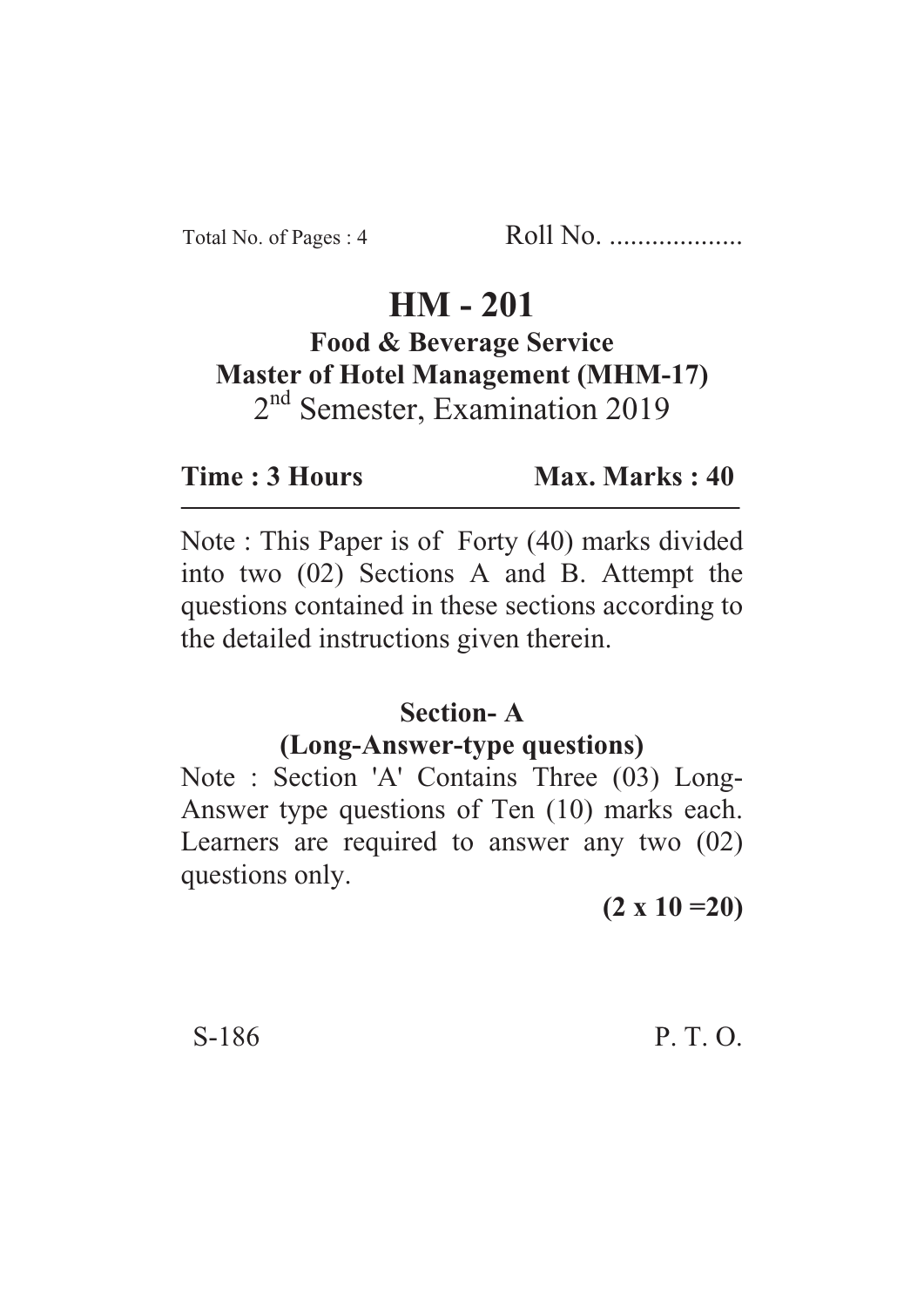- 1. List out and explain various factors to be considered for selection of f & b service equipments for a 60 cover coffee shop of a five star hotel? Write also various sizes of table you will purchase to accommodate 60 covers in a coffee shop?
- 2. Differentiate between
	- A) Speciality restaurant & Multicuisine Restaurant
	- B) American & Family Service
	- C) Barman and Sommelier
	- D) Chinaware & Silverware.
- 3. Draw the organizational structure for a 60 cover specialty restaurant? List out essential duties, responsibilities & essential attributes of a captain?

S-186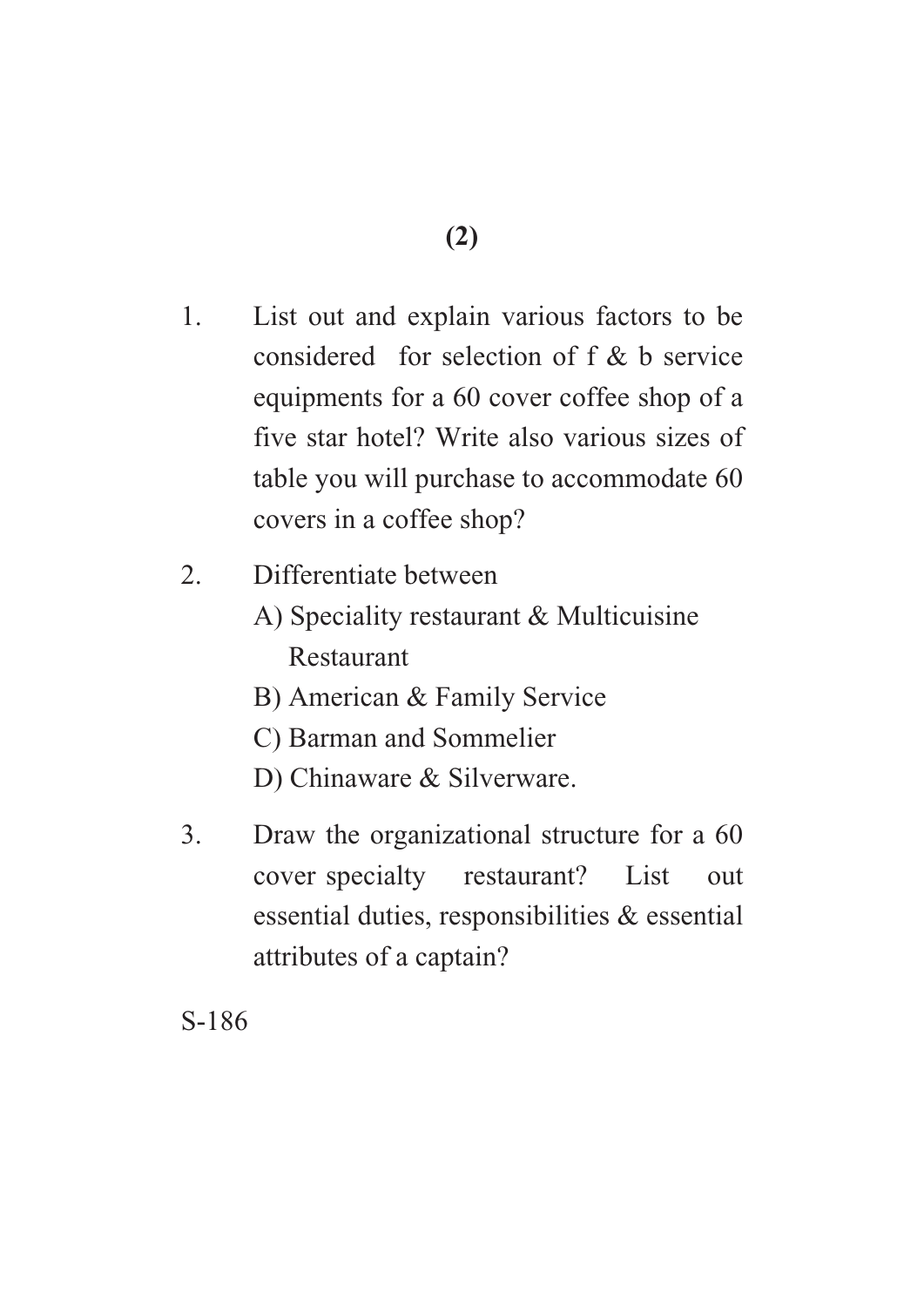## **(3)**

### **Section - B (Short-Answer-Type questions)**

Note : Section 'B' contains six (06) Short- answer type questions of Five (05) marks each. Learners are required to answer any Four (04) questions only.

**(4x5=20)**

- 1. Explain any five food & beverage service methods with examples.
- 2. List out various ways for care & maintenance of silverware? Give any three examples of EPNS.
- 3. Explain the following :
	- A) Cover B) Side station
	- C) Pax D) Buffet
	- E) RSOT
	- S-186 P. T. O.